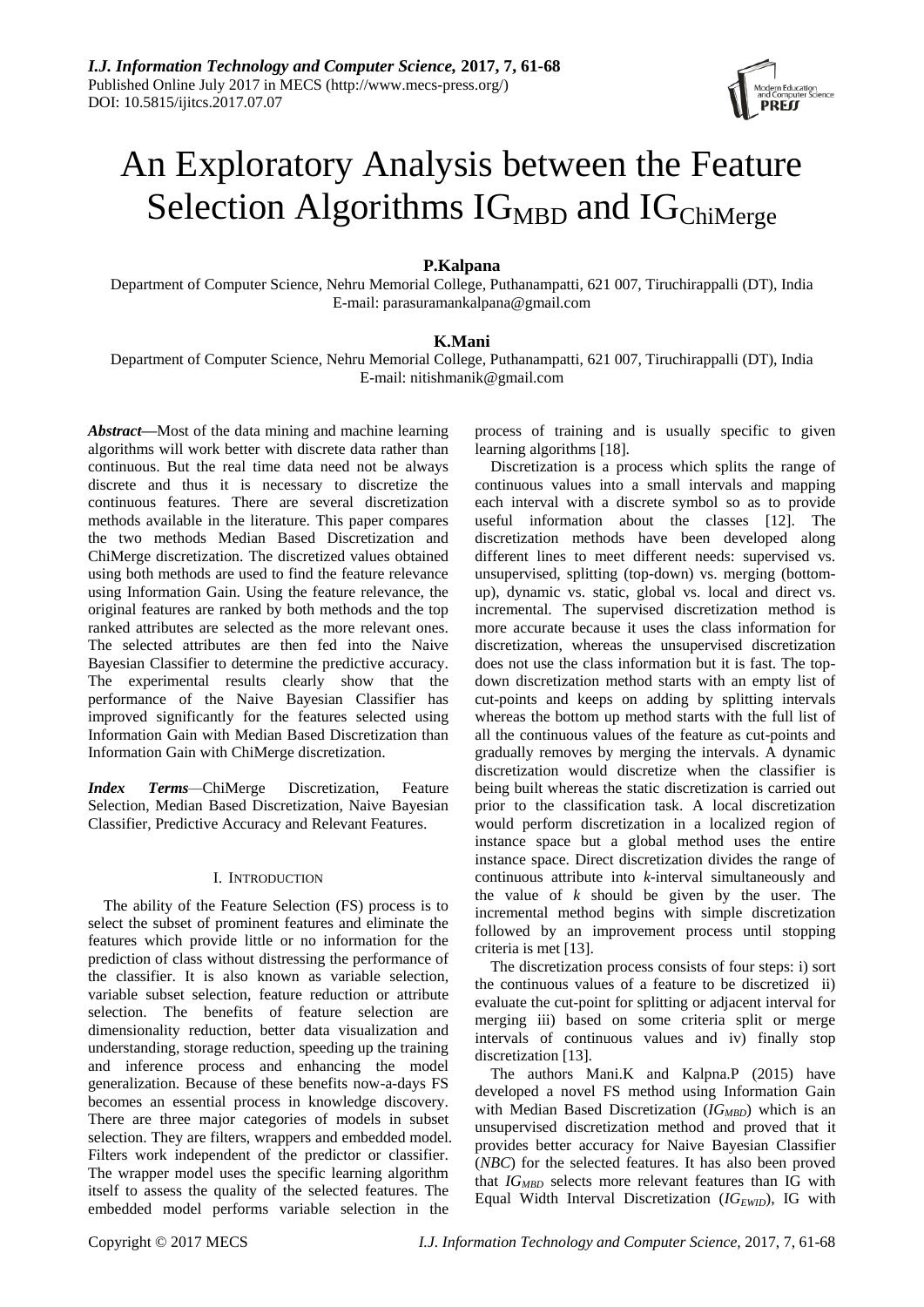Equal Frequency Interval Discretization (*IGEFID*) and IG with Cluster Based Discretization (*IG<sub>CBD</sub>*) because the accuracy of the selected features using *IGMBD* is more than that of the others.

It is noted that the unsupervised discretization methods are usually faster but not normally efficient than supervised discretization (Jerzy W. Grzymala-Busse, 2013). Thus this paper performs a comparative analysis between *IG<sub>MBD</sub>*, an unsupervised discretization method and Information Gain with ChiMerge discretization (*IGChiMerge*), a supervised discretization method to determine which method provides better predictive accuracy for the *NBC*.

The rest of the paper is organized as follows. Section 2 depicts the related works. Section 3 describes the mathematical background required to understand the proposed methodology. The classification technique being used in this paper for prediction is presented in Section 4. Section 5 describes the comparison of *IGMBD* and *IGChiMerge* . The results are analyzed in section 5. Finally section 6 ends with conclusion.

#### II. RELATED WORKS

An important issue related to mining large datasets both in dimension and size is of selecting a subset of original features using FS and this section provides an overview of several FS algorithms proposed in the literature.

Rajashree Dash et al, (2011) have discussed the basic concepts of discretization and different types of traditional supervised and unsupervised discretization techniques with examples. It was proved that an unsupervised method using k-means clustering gives equal performance as that of supervised methods viz., entropy based and chi-squared method [1]. James Dougherty et al, (1995) the authors compared the binning discretization methods with entropy-based and purity-based discretization methods. It was found that the performance of the Naive Bayes classifier is more using entropy-based discretization and proved that the discretized version of Naive Bayes algorithm slightly outperforms than C4.5. It was also observed that in some cases the performance of the C4.5 is significantly improved if the features are discretized in advance [3].

Ke wang et al*.* (1997) have proposed a minimum splits based discretization for continuous features to minimize the number of intervals with respect to impurity and proved that the proposed method generates a better decision tree [4]. The authors Salvador Garcia and et.al, (2013) have surveyed the discretization methods from the theoretical and empirical perspective. They tested the newest discretization methods using different types of classifiers for different datasets using different measures viz., accuracy, number of intervals and inconsistency [5]. Randy Kerber has described the ChiMerge, a general robust algorithm for discretization along with examples [6]. Arezoo Aghaei Chadegani and Davood Poursina (2013) have examined the of number of states for which the continuous variables are discretized will have the effect in the performance of Naive Bayes model and found that it provides best performance when the continuous variables are discretized into four states. It has also been identified that the performance deteriorates, when the number of states is increased to five or more [7].

The authors Derex D.Rucker et al, (2015) have showed that dichotomizing continuous variables via median based split and analyzing the resulting data via ANOVA involves a large number of costs and suggested to preserve the continuous nature of the variable and analyzing the data via linear regression [8]. A novel discretization method has been proposed by Daniela Joiţa (2010) based on k-means clustering algorithm which avoids the time required for the sorting the data items [10]. Jerzy W. Grzymala-Busse (2013) has launched entropy driven methodology for discretization with two enhancement options viz., dominant attribute and multiple scanning. They compared the proposed work with the well-known discretization methods viz., Equal Interval Width and Equal Frequency per Interval and proved that the entropy with multiple scanning is significantly better than the others [13].

Ying Yang and Geoffrey I. Webb (2002) have evaluated the effect of Naive Bayesian Classifier with nine discretization methods such as Equal Width Discretization (EWD), Equal Frequency Discretization (EFD), Entropy Minimization Discretization (EMD), Fuzzy Discretization (FD), Iterative Discretization (ID), Proportional K-interval Discretization (PKID), Lazy Discretization (LD), Non Disjoint Discretization (NDD) and Weighted Proportional K-interval Discretization (WPKID). It was found that the Naive Bayes Classifier with LD, NDD and WPKID achieves lower classification errors than of the others [14].

Nuntawut Kaoungku et al, (2013) have introduced a framework for missing value imputation and numerical data discretization using chi2 algorithm for classification and association rule mining and proved that the framework provides better results for both classification and association rule mining [15]. Prachya Pongaksorn et al. (2009) have designed a method for discretization called DCR, which uses both class information and the order between attributes to determine the discretization scheme with minimum number of intervals. They compared the DCR with five state of the art algorithms including two unsupervised and three supervised algorithms viz., EWID, EFID, CAIM, ChiMerge and WEKA discretization algorithm and proved that DCR requires fewer intervals, lower run time and provides high predictive accuracy than others [16].

K.Mani and P.Kalpana (2016) have developed a novel FS method using Bayes Theorem, Self Information and Sequential Forward Selection which uses the Median Based Discretization method for discretizing the continuous attributes into discrete and proved that their proposed work enhances the predictive accuracy for NBC [17].

From the existing literature it has been identified that many authors have introduced various novel methods for discretization and compared the same with the existing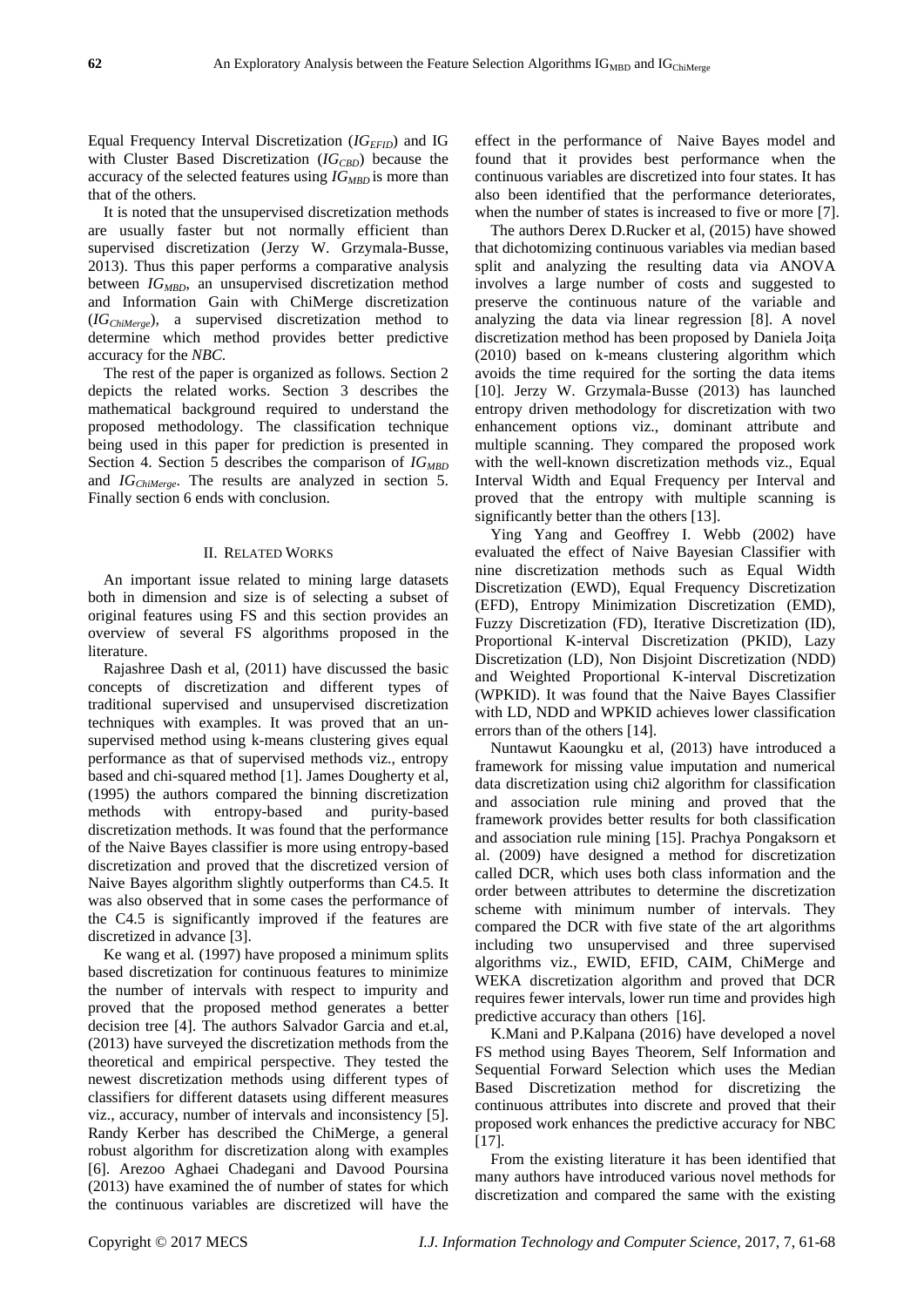supervised and/or unsupervised discretization methods. In [2], the authors K.Mani and P.Kalpana (2015) have introduced a FS method called *IGMBD* and compared the same with three unsupervised discretization methods viz., *EWID, EFID* and *CBD* but they have not compared the same with any of the supervised discretization methods. Thus there is a need to compare the *IG<sub>MBD</sub>* with IG<sub>ChiMerge</sub> and to verify the efficiency of the proposed work. Thus this paper performs the comparative analysis between *IG*<sub>*MBD</sub>* and IG<sub>ChiMerge.</sub></sub>

#### III. MATHEMATICAL BACKGROUND

This section describes the mathematical background required to understand the methodologies compared in this paper.

#### *A. Information Gain (IG)*

It is a univariate, entropy-based and symmetric FS method based on Claude Shannon on information theory and it determines the feature relevance between the attribute and class label in a supervised way (Lei Yu and Huan Liu, 2003).

The entropy of *X* is computed as

$$
H(X) = -\sum_{i} P(x_i) \log_2(P(x_i))
$$
 (1)

The entropy of *X* after observing *Y* is computed as

$$
H(X | Y) = -\sum_{j} P(y_j) \sum_{i} P(x_i | y_j) \log_2(P(x_i | y_j))
$$
 (2)

Where  $P(x_i)$  is the prior probability of all values of X and  $P(x_i|y_i)$  is the posterior probability of *X* given *Y*. Thus the *IG* for a feature *X* and the class label *Y* is calculated as

$$
IG(X | Y) = H(X) - H(X | Y)
$$
 (3)

Where  $H(X)$  is the entropy of *X* and  $H(X|Y)$  is the entropy of *Y* after observing *X*.

### *B. Pearson Chi-Square Test*

It is used to determine the significant between the attributes *A* and *B*. Let  $(A_i, B_j)$  denotes the joint event that attribute *A* and *B* takes on value  $a_i$  and  $b_j$  respectively. Then the  $\chi^2$  is computed as

$$
\chi^2 = \sum_{i=1}^{c} \sum_{j=1}^{r} \frac{(o_{ij} - e_{ij})^2}{e_{ij}}
$$
(4)

Where  $o_{ii}$  and  $e_{ii}$  are the observed and expected frequencies of the joint event  $(A_i, B_j)$  respectively and it is computed as

$$
e_{ij} = \frac{count(A = a_i) \times count(B = b_j)}{n}
$$
 (5)

Where *n* is the number of data tuples, count  $(A = a_i)$ and count  $(B = b_i)$  is the number of tuples having value  $a_i$ for *A* and  $b_i$  for *B* respectively. The  $\chi^2$  statistic tests the null hypothesis  $(H_0)$  that *A* and *B* are independent with the significance level  $\alpha = 1\%$  and  $(r-1) \times (c-1)$  degrees of freedom, where *r* and *c* are the number of rows and columns in the contingency table respectively. If the computed *χ2* value is greater than the tabulated value then  $H<sub>0</sub>$  is accepted which means that *A* and *B* are correlated.

#### *C. ChiMerge Discretization*

It is a supervised discretization method based on  $\chi^2$  test. It employs a bottom-up approach by finding the best neighboring intervals and then merging them to form larger intervals recursively. Initially, each distinct value of numeric attribute *A* is considered to be one interval and  $\chi^2$  tests are performed for every pair of adjacent intervals. Adjacent intervals with at least  $\chi^2$  values are merged together, because low  $\chi^2$  values for the pair indicates similar class distributions. This merging process continues recursively until a predefined stopping criterion is met.

#### *D. Computation of Median*

Median is a measure of central tendency, which exactly splits the data into two halves. There are several ways for computing median. This paper uses the median computation method used in discrete frequency distribution. i.e., it considers the item which has the value  $\geq$   $(N+1)/2$ , where  $N = \sum f$  as median.

#### IV. CLASSIFICATION TECHNIQUE

There are three essential steps in the classification process. They are Model Construction (Learning), Model Evaluation (Testing) and Model Use (Classification). In the first phase, learning is performed on training data, which associates the class information and the classifier is built. In the second phase, the predictive accuracy of the model is computed based on test data. The percentage of test tuples that are classified correctly by the classifier from the test data becomes the accuracy of the classifier and the final step is used to classify the new instances [11].

#### *A. Naive Bayesian Classifier*

It is a statistical classifier based on the Bayes theorem. Let *D* be a set of training tuples with class label. Suppose there are *m* classes,  $C_1$ ,  $C_2$ , ...,  $C_m$ . The role of this classifier is to predict that the given tuple *X* belongs to the class having the highest posterior probability contained on *X* (H. Liu *et al,* 2002)*.* i.e., the tuple *X* belongs to *C<sup>i</sup>* iff  $P(C_i | X) > P(C_j | X)$  for  $1 \leq j \leq m$  and  $j \neq i$ .  $P(C_i | X)$  is computed as

$$
P(C_i | X) = \frac{P(X | C_i)P(C_i)}{P(X)}
$$
 (6)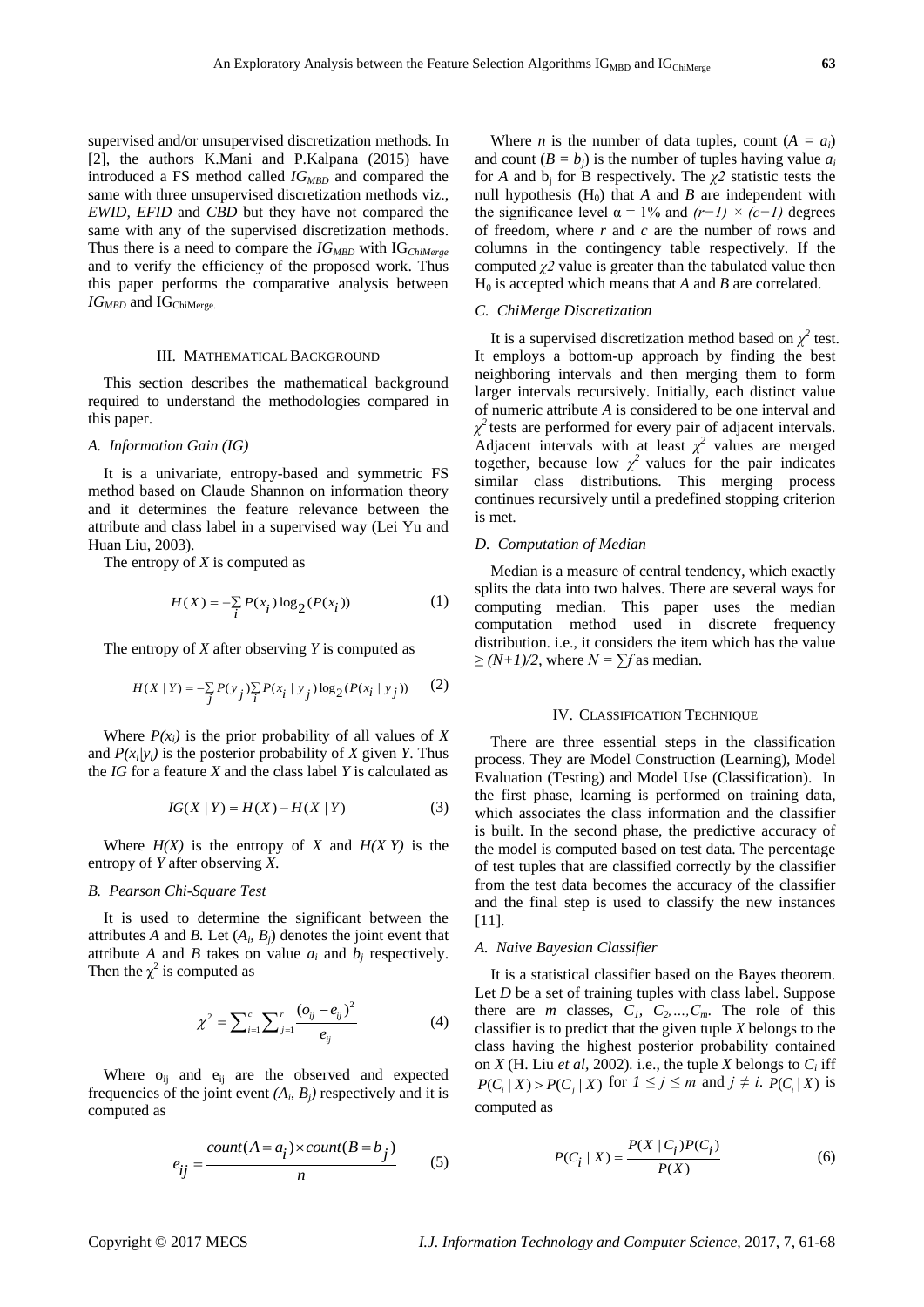The accuracy of a classification method in general is the percentage of records that are classified correctly by the classifier in the test data and is computed as

$$
Accuracy = \frac{TP + TN}{TP + TN + FP + FN}
$$
 (7)

Where True Positive (TP) refers to positive tuples that were correctly identified by the classifier, True Negative (TN) refers to negatives tuples that are correctly identified by the classifier, False Positive (FP) refers to negative tuples that are incorrectly classified and False Negative (FN) refers to positive tuples that were incorrectly labeled by the classifier (Jiawei Han, Jian Pei, and Micheline Kambar, 2011).

#### V. COMPARISON OF MEDIAN BASED DISCRETIZED IG AND CHIMERGE DISCRTIZED IG

The objective of the paper is to compare two *FS* methods viz., *IGMBD* and *IGChiMerge*. The *MBD* is an unsupervised, global, static and incremental method which uses splitting for discretization where as *ChiMerge* is a supervised, global, static and direct method which uses merging process for discretization. *IG* is one of the popular measures used in *FS*. For continuous attributes the *IG* considers the split which gives high *IG* as the best split and it takes considerable among of time to find *IG*. The *IGMBD* uses median (*M*) based discretized values for continuous features. I.e., it uses *M* as the measure to split the continuous attributes into two halves and converts them into discrete based on *M*. It is an un-supervised discretization scheme and the corresponding pseudo code is shown below

| Pseudo Code 1 (PC1): Computation of MBD                         |  |  |  |  |  |
|-----------------------------------------------------------------|--|--|--|--|--|
| 1. for each continuous attribute $F_i$ in the training set S do |  |  |  |  |  |
| i. compute median $M$ ;                                         |  |  |  |  |  |
| a) sort the values of a continuous feature $F_i$ in             |  |  |  |  |  |
| ascending order;                                                |  |  |  |  |  |
| b) for each unique value $x_i$ in $F_i$ , calculate the         |  |  |  |  |  |
| frequency of occurrence $f$ and cumulative                      |  |  |  |  |  |
| frequency <i>cf</i> :                                           |  |  |  |  |  |
| c) $Mid \leftarrow (N+1)/2$ where $N = \sum f$ ;                |  |  |  |  |  |
| d) $M \leftarrow$ the item which has $cf \geq Mid$ ;            |  |  |  |  |  |
| ii. perform discretization                                      |  |  |  |  |  |
| a) $F_i$ des $\leftarrow$ {low, high};                          |  |  |  |  |  |
| b) for each $x_i \in F_i$                                       |  |  |  |  |  |
| if $x_i > M$ then $x_i \leftarrow F_i$ des [1];                 |  |  |  |  |  |
| else $x_i \leftarrow F_i$ des [0];                              |  |  |  |  |  |

The main advantage of *MBD* is that there is no need to specify the number of intervals because it splits the range of the continuous values into two halves and also there is no possibility for outliers. *IGChiMerge* uses ChiMerge discretized values for continuous features and its pseudo code is shown below.

| Pseudo Code 2 (PC2): ChiMerge Discretization |                                                               |  |  |  |  |  |  |
|----------------------------------------------|---------------------------------------------------------------|--|--|--|--|--|--|
| 1.                                           | for each continuous attribute $F_i$ in the training set S do  |  |  |  |  |  |  |
|                                              | i. <i>no</i> of interval – number of distinct values in $F_i$ |  |  |  |  |  |  |
|                                              | ii. place each distinct value of $F_i$ in one interval        |  |  |  |  |  |  |
|                                              | iii. compute $\chi^2$ test for each adjacent intervals        |  |  |  |  |  |  |

| iv. merge the adjacent intervals with least $\chi^2$ values           |
|-----------------------------------------------------------------------|
| v. <i>no_of_mer_int</i> $\leftarrow$ number of intervals merged       |
| vi. no_of_interval $\leftarrow$ no_of_interval - no_of_mer_int        |
| vii. repeat from step 1(iii) until stopping criteria                  |
| viii. perform discretization                                          |
| a) $k\leftarrow$ no of interval                                       |
| b) $F_{i, des} = \{d_v, d_v, d_v, , d_v\}$                            |
| c) assign $d_{v_i}$ for the values in the interval $i, 1 \le i \le k$ |

The discretized datasets obtained using both methods are then fed into *IG,* which computes the expected information for each attribute. The attributes are ranked based on their respective *IG*'s. From the ranked attributes the *a*ttributes whose *IG* is greater than the threshold are selected as the more relevant attributes where the threshold is fixed as *M* of the *IG'*s computed. The selected features of both methods are fed into the *NBC* to determine the predictive accuracy.

#### *A. IGMBD : An Example*

In order to understand the relevance of the method *IGMBD,* the weather dataset has been taken from the UCI machine learning repository and it is shown in Table 1.

| <b>Outlook</b> | <b>Temperature</b> | <b>Humidity</b> | Windy        | Play           |
|----------------|--------------------|-----------------|--------------|----------------|
| Sunny          | 85                 | 85              | <b>FALSE</b> | No             |
| Sunny          | 80                 | 90              | <b>TRUE</b>  | No             |
| Overcast       | 83                 | 86              | <b>FALSE</b> | <b>Yes</b>     |
| Rainy          | 70                 | 96              | <b>FALSE</b> | Yes            |
| Rainy          | 68                 | 80              | <b>FALSE</b> | Yes            |
| Rainy          | 65                 | 70              | <b>TRUE</b>  | No             |
| Overcast       | 64                 | 65              | <b>TRUE</b>  | Yes            |
| Sunny          | 72                 | 95              | <b>FALSE</b> | N <sub>0</sub> |
| Sunny          | 69                 | 70              | <b>FALSE</b> | Yes            |
| Rainy          | 75                 | 80              | <b>FALSE</b> | Yes            |
| Sunny          | 75                 | 70              | <b>TRUE</b>  | Yes            |
| Overcast       | 72                 | 90              | <b>TRUE</b>  | Yes            |
| Overcast       | 81                 | 75              | <b>FALSE</b> | Yes            |
| Rainy          | 71                 | 91              | <b>TRUE</b>  | No             |

Table 1. Weather dataset

Table 2. Frequency and cumulative frequency for each unique values of temperature attribute

| Unique values of<br>Temperature | <b>Frequency of</b><br>occurrence(f) | Cumulative<br>frequency $(cf)$ |
|---------------------------------|--------------------------------------|--------------------------------|
| 64                              |                                      |                                |
| 65                              |                                      | $\overline{2}$                 |
| 68                              | 1                                    | 3                              |
| 69                              |                                      | 4                              |
| 70                              |                                      | 5                              |
| 71                              |                                      | 6                              |
| 72                              | 2                                    | 8                              |
| 75                              |                                      | 10                             |
| 80                              |                                      | 11                             |
| 81                              |                                      | 12                             |
| 83                              |                                      | 13                             |
| 85                              |                                      | 14                             |

The dataset contains 5 fields viz., outlook, temperature, humidity, windy and play. Among these attributes, the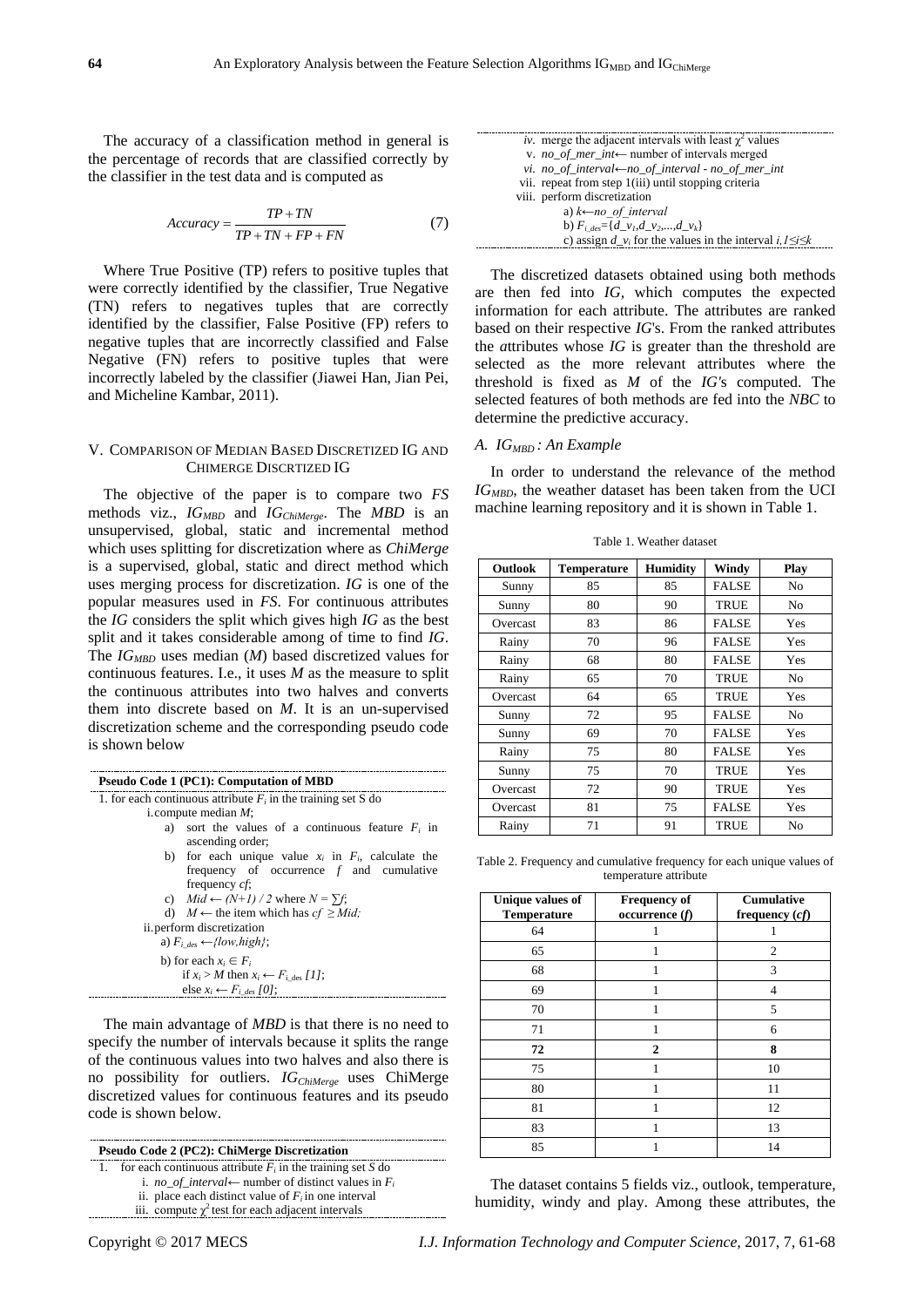temperature and humidity contain continuous values. As specified in PC1, the frequency (*f*) and cumulative frequencies  $(cf)$  of each sorted unique values  $(x_i)$  of temperature attribute are computed and it is shown in Table 2.

From Table 2,  $Mid = (14+1)/2=7.5$  and hence  $M=72$ . Based on the *M* the temperature is discretized as *{high, high, high, low, low, low, low, low, low, high, high, low, high, low*}. Similar procedure is applied to other continuous features too and the discretized values are shown in Table 3.

Table 3. Discretized values of continuous attributes in Weather dataset after *MBD*

| Temperature | high, high, high, low, low, low, low, low, low,<br>high, high, low, high, low  |
|-------------|--------------------------------------------------------------------------------|
| Humidity    | high, high, high, high, low, low, low, high, low,<br>low, low, high, low, high |

After discretization the *IG* is computed for all attributes. The entropy of play,  $H(Play)$  is  $-(9/14 \times log_2)$  $(9/14) + 5/14 \times \log_2 (5/14) = 0.94028$ . The outlook feature contains 3 unique values viz., overcast, rainy and sunny. 4 instances of outlook contain overcast as its value. Out of these, all 4 instances have the value 'yes' for play attribute. Similarly 5 instances of outlook attribute contain the value 'rainy' and 'sunny' each. Out of the 5 rainy instances 3 contain 'yes' and 2 contain 'no' for play. Similarly out of the 5 sunny instances 2 contain 'yes' and 3 contain 'no' for play. Therefore the expected information needed to classify a tuple in weather dataset, if the tuples are partitioned according to outlook is

*H*(*Outlook|play*)=(4/14  $\times$  (-(4/4  $\times$  log<sub>2</sub>(4/4)))) + (5/14  $\times$  $\left(\frac{-(3}{5} \times \log_2(3/5) + 2/5 \times \log_2(2/5))\right)$ ) + (5/14  $\times$  (-(2/5  $\times$  $log_2(2/5) + 3/5 \times log_2(3/5)$ ))) = 0.69354

Therefore, *IG (Outlook|Play)* = 0.94028-0.64353  $= 0.24675$  using (3).

Similar calculations are to be performed for other attributes too and the final ranking for the weather dataset is shown in Table 4. From the ranked attributes outlook and humidity are selected as the more relevant features because their *IG*'s are greater than 0.0999, where 0.0999 is the threshold, which is the median of the *IG'*s in Table 4.

Table 4. Feature Ranking by IG with MBD

| Feature $(F_i)$ | $IG(F_i)$ after MBD |
|-----------------|---------------------|
| <b>Outlook</b>  | 0.2468              |
| Humidity        | 0.1518              |
| Windy           | 0.0481              |
| Temperature     | 0.0013              |

# *B. IGChiMerge : An Example*

Using chi-square test the critical values for the first two intervals of the feature temperature is shown in Table 5.

|                 | Play   |              |  |  |  |
|-----------------|--------|--------------|--|--|--|
| <b>Interval</b> | Yes    | <b>Total</b> |  |  |  |
|                 | 1(0.5) | 0(0.5)       |  |  |  |
| Н               | 0(0.5) | 1(0.5)       |  |  |  |
| <b>Total</b>    |        |              |  |  |  |

Table 5. Contingency Matrix

From table 5,  $o_{11}=1$ ,  $o_{12}=0$ ,  $o_{21}=0$  and  $o_{22}=1$ ,  $e_{11}=$  $(1 \times 1)/2 = 0.5$ ,  $e_{12} = (1 \times 1)/2 = 0.5$ ,  $e_{21} = (1 \times 1)/2 = 0.5$  and  $e_{22}$ = (1×1)/2=0.5 and the  $\chi^2$  statistics is calculated as

$$
\chi^2 = (1-0.5)^2 / 0.5 + (0-0.5)^2 / 0.5 + (0-0.5)^2 / 0.5 + (1-0.5) / 0.5 = 2.
$$

The table  $\chi^2_{0.01,1}$  = 6.635. Since the calculated  $\chi^2$  (2) < the table value (6.635), the intervals are merged. Similar computation is performed for other adjacent pair of intervals and they are shown in Table 6.

|                                                      |    |                             |                    |    |               |                       |                    |    |    |    |                               |    |                | 71        |
|------------------------------------------------------|----|-----------------------------|--------------------|----|---------------|-----------------------|--------------------|----|----|----|-------------------------------|----|----------------|-----------|
| Original temperature values                          | 85 | 80                          | 83                 | 70 | 68            | 65                    | 64                 | 72 | 69 | 75 | 75                            | 72 | 81             |           |
| Sorted Temperature                                   | 64 | 65                          | 68                 | 69 | 70            | 71                    | 72                 | 72 | 75 | 75 | 80                            | 81 | 83             | 85        |
| Play values                                          | v  | n                           | v                  | v  | v             | n                     | n                  | v. | v  | v  | n                             | v  | v              | v         |
| Initial Interval                                     | 64 | 65                          | 68                 | 69 | 70            | 71                    | 72                 | 72 | 75 | 75 | 80                            | 81 | 83             | 85        |
| Calculated $\gamma^2$                                |    | $\gamma^2 = 2 \gamma^2 = 4$ |                    |    | $y^2=5$       |                       | $y^2 = 5$          |    |    |    | $\gamma^2 = 4$ $\gamma^2 = 3$ |    |                | $y^2 = 3$ |
| Merged content after 1st<br>iteration                | 64 | 65                          | 68                 | 69 | 70            | 71                    | 72                 | 72 | 75 | 75 | 80                            | 81 | 83             | 85        |
| Calculated $\chi^2$                                  |    |                             | $\gamma^2 = 1.875$ |    |               | $y^2 = 5$             | $y^2 = 5$          |    |    |    | $y^2=4$ $y^2=3$               |    |                | $y^2=3$   |
| Merged content after 2nd<br>iteration                | 64 | 65                          | 68                 | 69 | 70            | 71                    | 72                 | 72 | 75 | 75 | 80                            | 81 | 83             | 85        |
| Chi square                                           |    |                             |                    |    |               | $y^2=3.733$           | $\sqrt{2} = 5$     |    |    |    | $\gamma^2 = 4 \gamma^2 = 3$   |    | $\gamma^2 = 3$ |           |
| Merged content after 3rd<br>iteration                | 64 | 65                          | 68                 | 69 | 70            | 71                    | 72                 | 72 | 75 | 75 | 80                            | 81 | 83             | 85        |
| Chi square                                           |    |                             |                    |    |               | $y^2=3.733$           | $\gamma^2 = 5$     |    |    |    | $\gamma^2 = 2.1$              |    |                |           |
| 4 <sup>th</sup><br>Merged content after<br>iteration | 64 | 65                          | 68                 | 69 | 70            | 71                    | 72                 | 72 | 75 | 75 | 80                            | 81 | 83             | 85        |
| Chi square                                           |    |                             |                    |    | $y^2 = 3.733$ |                       | $\gamma^2 = 3.214$ |    |    |    |                               |    |                |           |
| 5 <sup>th</sup><br>Merged content after<br>iteration | 64 | 65                          | 68                 | 69 | 70            | 71                    | 72                 | 72 | 75 | 75 | 80                            | 81 | 83             | 85        |
| Chi square                                           |    |                             |                    |    |               | $\gamma^2 = 0.836543$ |                    |    |    |    |                               |    |                |           |
| 6th<br>Merged content<br>after<br>iteration          |    | 65<br>64                    | 68                 | 69 | 70            | 71                    | 72                 | 72 | 75 | 75 | 80                            | 81 | 83             | 85        |

Table 6. Demonstration of ChiMerge Discretization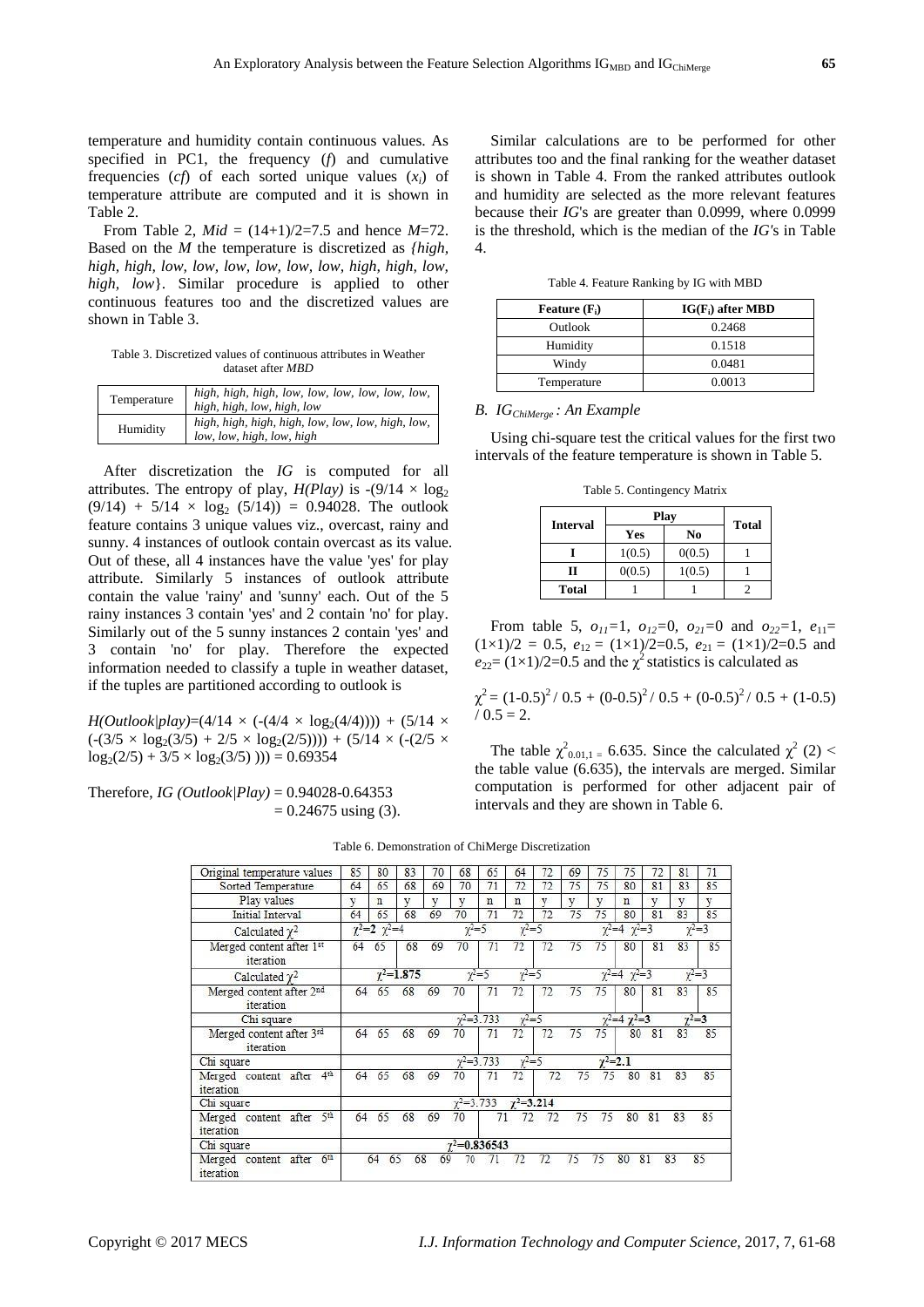After finding the critical values, the first two intervals are merged together because it has least  $\chi^2$  value. This process is repeated until the calculated  $\chi^2$  value is greater than 6.635 or when all items of a feature fall in the same interval. From table 5, it is observed that after 6 iterations, all values of temperature fall in one interval and it is discretized as [*true, true, true, true, true, true, true, true, true, true, true, true, true, true*]. Similar procedure is applied to other continuous attributes too and the discretized values of the continuous attributes temperature and humidity of weather dataset after ChiMerge discretization is shown in Table 7.

Table 7. Discretized values of continuous attributes in Weather dataset after ChiMerge discretization

| Temperature | high, high, high, high, high, high, high, high,<br>high, high, high, high, high, high |
|-------------|---------------------------------------------------------------------------------------|
| Humidity    | high, high, high, high, high, high, high, high,<br>high, high, high, high, high, high |

After discretization, the *IG* is computed for the discretized dataset as in section 5(A) and the ranking are shown in Table 8.

Table 8. Feature Ranking by IG<sub>ChiMerge</sub>

| Feature $(F_i)$ | $IG(F_i)$ after ChiMerge |
|-----------------|--------------------------|
| Outlook         | 0.2468                   |
| Windy           | 0.0481                   |
| Humidity        | 0.0000                   |
| Temperature     | 0.0000                   |

The attributes outlook and windy are selected from the ranked attributes as the more relevant feature because their *IG*'s are greater than 0.0241.

#### VI. EXPERIMENTAL STUDY

In order to analyze the said methods, 6 datasets have been taken from UCI Machine Learning Repository [9]. Each dataset contains both continuous and nominal features. The missing values for each attribute in the datasets are filled with their corresponding mean. The detailed specification of these datasets is shown in Table 9.

| <b>Dataset</b>                 | No. of<br><b>Attributes</b> | No. of<br><b>Instances</b> | No. of<br><b>Classes</b> |
|--------------------------------|-----------------------------|----------------------------|--------------------------|
| Pima Indian<br><b>Diabetes</b> |                             | 768                        |                          |
| <b>Breast Cancer</b>           | 11                          | 699                        |                          |
| <b>Statlog Heart</b>           | 14                          | 270                        | $\mathfrak{D}$           |
| Eeg                            | 15                          | 14979                      | 2                        |
| Weather                        |                             | 14                         | 2                        |
| Ann-train                      | つつ                          | 3772                       |                          |

The *IGMBD* has been implemented in Python, *ChiMerge*  discretization is obtained using *chiM* function of '*discretization*' package in R tool and *IG* is using *WEKA* tool. The original features and the selected features using

*IGMBD* and *IGChiMerge* discretization are fed into the *NBC* and accuracies are computed using *WEKA* tool with 10 fold cross validation technique. The results are shown in Table 10.

Table 10. Comparison of Predictive Accuracy of NBC for the selected features using IG<sub>ChiMerge</sub> and IG<sub>MBD</sub>

|                                   | #Selected<br>features       | Accuracy (%) of NBC with |                                   |                   |
|-----------------------------------|-----------------------------|--------------------------|-----------------------------------|-------------------|
| <b>Dataset</b>                    |                             | All<br><b>Features</b>   | <b>Selected Features</b><br>using |                   |
|                                   |                             |                          | $IG_{ChiMerge}$                   | IG <sub>MBD</sub> |
| Pima<br>Indian<br><b>Diabetes</b> | 4                           | 76.3021                  | 75.3906                           | 76.5625           |
| <b>Breast</b><br>cancer           | 5                           | 95.9943                  | 95.9943                           | 95.2790           |
| Statlog<br>heart                  | 6                           | 83.7037                  | 85.1852                           | 85.1852           |
| Eeg                               | 7                           | 48.0406                  | 52.2131                           | 48.9285           |
| Weather                           | $\mathcal{D}_{\mathcal{L}}$ | 64.2857                  | 57.1429                           | 71.4286           |
| Ann-train                         | 10                          | 95.6522                  | 95.5992                           | 95.7317           |
| Average                           |                             | 77.3298                  | 76.9209                           | 78.8526           |

The number of original features and the selected features of both methods are shown in Figure 1. Since median *IG'*s is fixed as threshold, both methods select the same number of attributes approximately 50%. Figure 2 shows the accuracy comparison of *NBC* with all features, selected features with *IG<sub>MBD</sub>* and *IG*<sub>ChiMerge</sub>.



Fig.1. Comparison of number of original features selected features using  $IG<sub>MBD</sub>$  and  $IG<sub>ChiMerge</sub>$ 



Fig.2. Comparison of predictive accuracy of NBC with all features and with selected features using  $IG<sub>MBD</sub>$  and  $IG<sub>ChiMerge</sub>$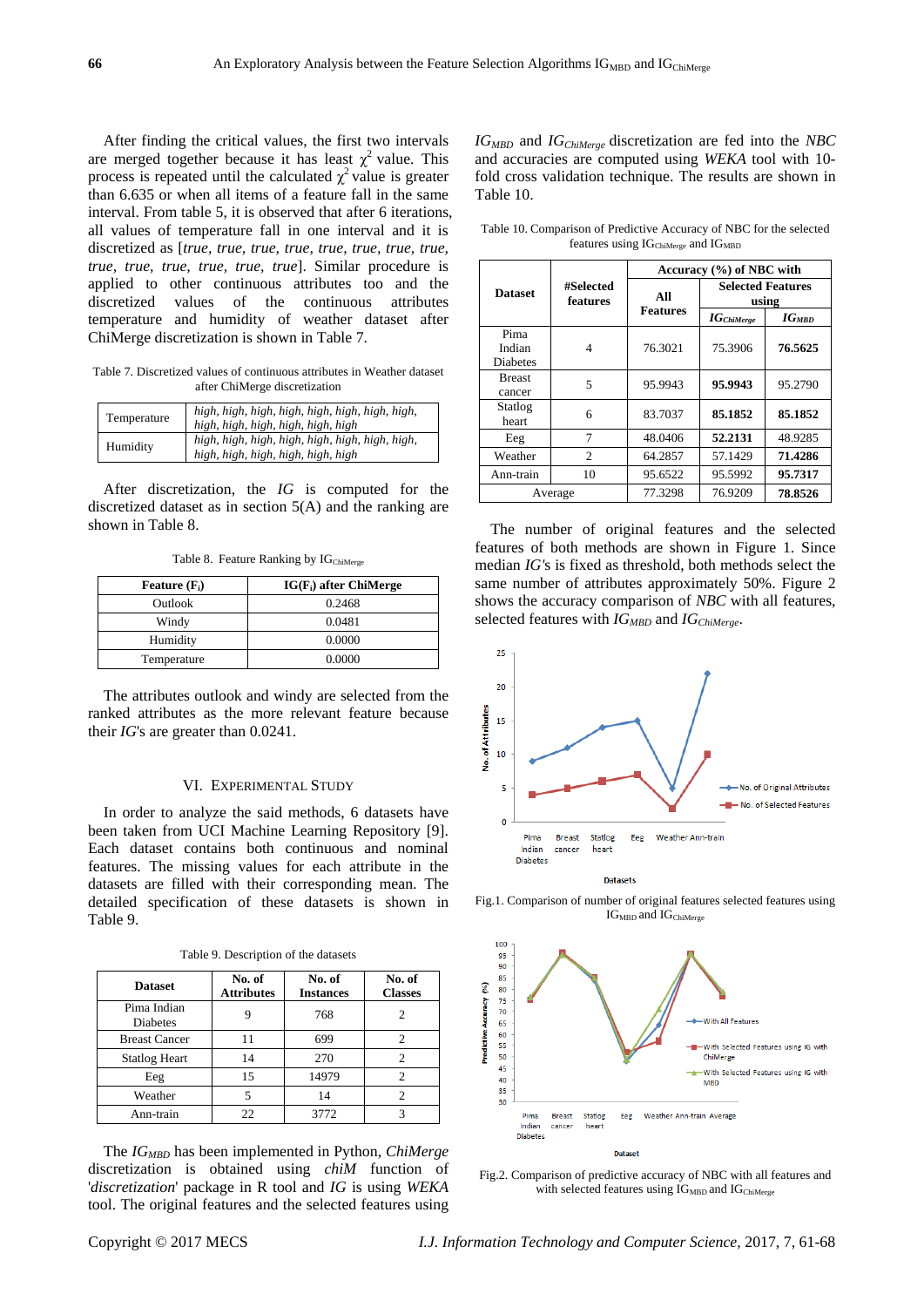From table 10, it is observed that, the accuracy of Pima Indian Diabetes, Weather and Ann-train is greater using the selected features with *IGMBD*. Similarly the accuracy of Breast cancer and Eeg, the accuracy of *NBC* has greater value for the selected features with *IGChiMerge*. The accuracy of Statlog heart remains the same for both methods. It is observed that the accuracy of the selected features using  $IG<sub>MBD</sub>$  is 78.8526% on an average which is greater than the selected features using *IGChiMerge* (76.9209%) and also with original features (77.3298%).

This is because *MBD* uses median which is one of the measure of central tendency and it splits the continuous attributes into two halves which ultimately leads no two values fall in the same group where as the *ChiMerge*  discretizes uses '*n*' iterations, each comprising of chisquare test and merging intervals. It is noted that a minimum number of discrete intervals reduce the data size which results in better understanding of the discretized attributes. *IGMBD* has two intervals where as *IG*<sub>ChiMerge</sub> has '*i*' intervals where  $1 \le i \le n$  and '*n*' is the maximum number of intervals. As  $IG_{MBD}$  has only two intervals and provides more accuracy than *IGChiMerge,,*it is proved that *IGMBD* is better than *IGChiMerge.*

#### VII. CONCLUSION

This paper compares *IGMBD* with *IGChiMerge* by measuring the accuracy of *NBC* on several different datasets. It is evident from the table that the accuracy of the *NBC* using *IGMBD* is increased by 1.9317% on an average when compared with *IGChiMerge*. It is also proved that for the reduced feature set, there is an accuracy enhancement of 1.5228% than the original features. The result clearly shows that the model constructed using *IGMBD* performs well for *NBC* and is equally competent with IG*ChiMerge*. Further both methods reduce the features by 50% which reduces the classification time and the space requirements too.

#### **REFERENCES**

- [1] Rajashree Dash, Rajib Lochan Paramguru and Rasmita Dash, "Comparative Analysis of Supervised and Unsupervised Discretization Techniques", *International Journal of Advances in Science and Technology*, vol. 2, no. 3, pp. 29-37, 2011.
- [2] K. Mani and P. Kalpana, "A Filter-based Feature Selection using Information Gain with Median Based Discretization for Naive Bayesian Classifier", *International Journal of Applied and Engineering Research*, vol. 10, no.82, pp. 280-285, 2015.
- [3] James Dougherty, Ron Kohavi and Mehran Sahami, "Supervised and Unsupervised Discretization of Continuous Features (Published Conference Proceedings style)", I*n Proceedings of the 12th International Conference,* Morgan Kaugmann Publishers, vol. 25, pp.194-202, 1995..
- [4] Ke Wang and Han Chong Goh, "Minimum Splits Based Discretization for Continuous Features"*, IJCAI*, vol. 2, pp. 942-951, 1997.
- [5] Salvador Garcia, Julian Luengo, Jose Antonio Saez, Victoria Lopez and Francisco Herrera, "A Survey of Discretization Techniques: Taxonomy and Empirical Analysis in Supervised Learning", *IEEE transactions on Knowledge and Data Engineering*, vol. 25, no. 4, pp.734- 750, 2013.
- [6] Randy Kerber, "ChiMerge: Discretization of Numeric Attributes (Published Conference Proceedings style)", *In Proceedings of the tenth national conference on Artificial Intelliegence*, Aaai press, pp. 123-128, 1992.
- [7] Arezoo Aghaei Chadegani and Davood Poursina, "An examination of the effect of discretization on a naïve Bayes model's performance", *Scientific Research and Essays*, vol. 8, no. 44, pp. 2181-2186, 2013.
- [8] Derex D.Rucker, Blakeley B.McShane and Kristopher J.Preacher, "A Research 's guide to regression, discretization and median splits of continuous variables", *Journal of Consumer Psychology*, Elsevier, vol. 25, no. 4, pp. 666-668, 2015.
- [9] UCI Machine Learning Repository Center for Machine Learning and Intelligent System, Available: http://archive.ics.uci.edu.
- [10] Daniela Joita, "Unsupervised Static Discretization Methods in Data Mining", Titu Maiorescu University, Bucharest, Romania, 2010.
- [11] Jiawei Han, Jian Pei, and Micheline Kambar, "*Data*  Mining: Concepts and Techniques", 3<sup>rd</sup> edition, Elsevier, 2011.
- [12] H.Liu, F.Hussain, C.L.Tan, and M.Dash, "Discretization: An Enabling Technique", *Data Mining and Knowledge Discovery*, vol. 6, no. 4, pp. 393-423, 2002.
- [13] Jerzy W. Grzymala-Busse, "Discretization Based on Entropy and Multiple Scanning", *Entropy*, vol. 15, no. 5, pp.1486-1502, 2013.
- [14] Ying Yang and Geoffrey I. Webb, "A Comparative Study of Discretization Methods for Naive-Bayes Classifiers (Published Conference Proceedings style)", *In Proceedings of PKAW*, vol. 2002, pp. 159-173, 2002.
- [15] Nuntawut Kaoungku, Phatcharawan Chinthaisong, Kittisak Kerdprasop, and Nittaya Kerdprasop, "Discretization and Imputation Techniques for Quantitative Data Mining (Published Conference Proceedings style)", *In Proceedings of International MultiConference of Engineers and Computer Scientists*, MECS, vol. 1, 2013.
- [16] Prachya Pongaksorn, Thanawin Rakthanmanon, and Kitsana Waiyamai "DCR: Discretization using Class Information to Reduce Number of Intervals", *Quality issues, measures of interestingness and evaluation of data mining models (QIMIE'09)*, pp.17-28, 2009.
- [17] K.Mani, P.Kalpana, "An Efficient Feature Selection based on Bayes Theorem, Self Information and Sequential Forward Selection", *International Journal of Information Engineering and Electronic Business(IJIEEB)*, vol.8, no.6, pp.46-54, 2016. DOI: 10.5815/ijieeb.2016.06.06.
- [18] Saptarsi Goswami, Amlan Chakrabarti, "Feature Selection: A Practitioner View", *International Journal of Information Technology and Computer Science,* vol.11, pp.66-77, 2014. DOI: 10.5815/ijitcs.2014.11.10